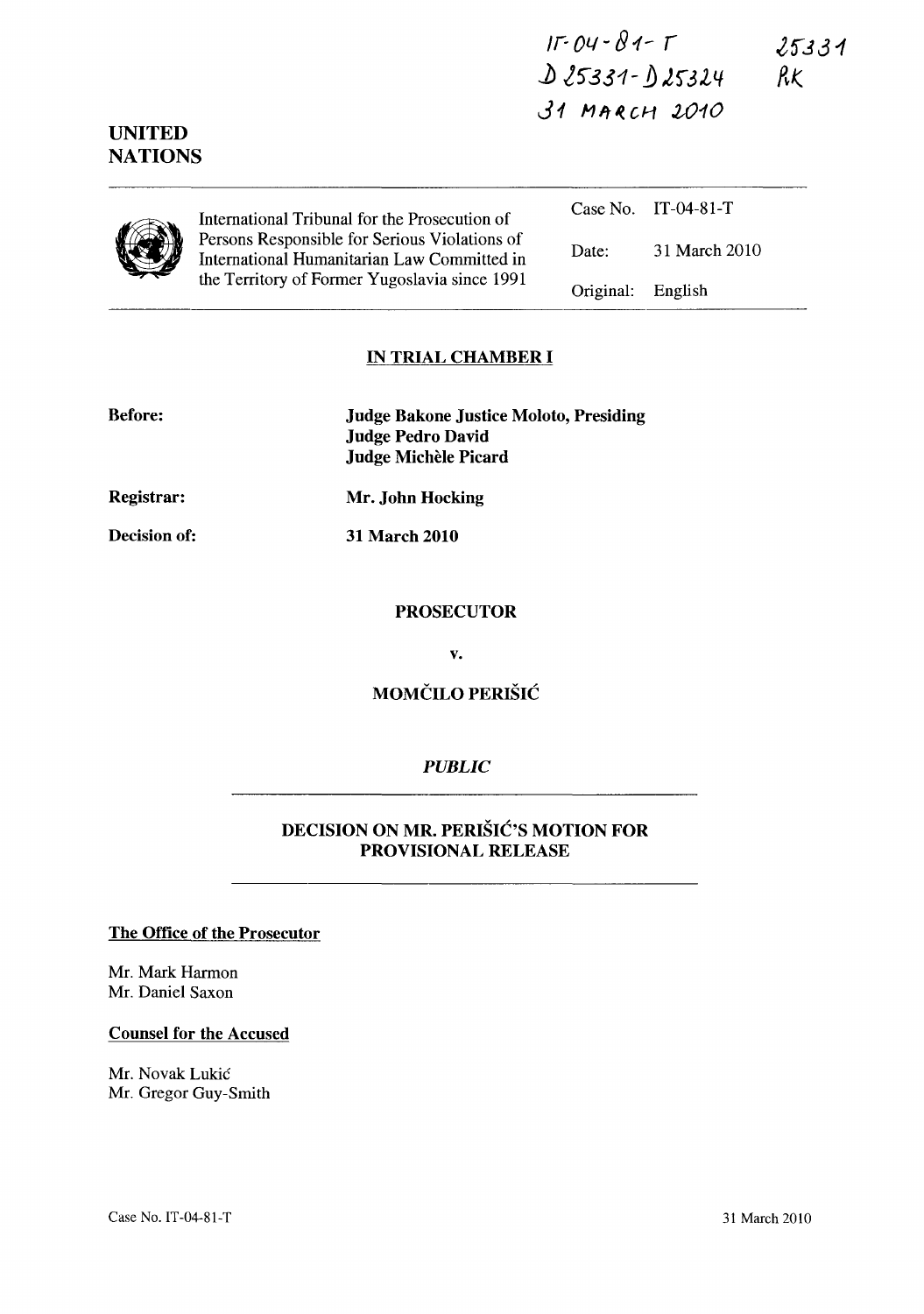TRIAL CHAMBER I ("Trial Chamber") of the International Tribunal for the Prosecution of Persons Responsible for Serious Violations of International Humanitarian Law Committed in the Territory of the former Yugoslavia since 1991 ("Tribunal") is seised of "Mr. Perišić's Motion for Provisional Release", filed publicly with confidential annexes on 19 March 2010 ("Motion") and hereby renders its Decision.

#### A. SUBMISSIONS

1. In its Motion, the Defence requests the Trial Chamber to grant Momčilo Perišic ("Accused") temporary provisional release for the duration of the adjournment of the trial, which is scheduled to begin on Friday 2 April 2010 until trial resumes on Monday 12 April 2010 on same terms and conditions under which he has previously been on provisional release, or under such conditions as the Trial Chamber deems appropriate to impose pursuant to Rule 65(C) of the Rules of Procedure and Evidence ("Rules").<sup>1</sup>

2. The Defence recalls the Appeals Chamber's holding according to which where a trial is in a late stage of proceedings, specifically after a Rule 98 *his* submission, a Trial Chamber must consider the impact of changed circumstances constituted by a Rule 98 *his* Decision and find sufficiently compelling justifications for the provisional release of an accused.<sup>2</sup> The Defence, however, submits that the present case is distinguishable from other cases where "sufficiently compelling humanitarian grounds" have been required since there were no Rule 98 *his* submissions and consequently no pronouncements by the Trial Chamber as to the potential guilt or innocence of the Accused. The Defence contends that the absence of a Rule 98 *his* Decision in the present case renders the showing of "sufficiently compelling humanitarian grounds" inapplicable.<sup>3</sup>

3. The Defence further submits that the Accused's risk of flight is no greater now than it was when he was last released from 9 December 2009 to 14 January 2010 for there has been no significant change in circumstances and the Trial Chamber has since then heard the testimony of only one more Prosecution witness before the Prosecution rested its case on 25 January 2010.<sup>4</sup>

4. In support of its Motion, the Defence also makes the following submissions:

 $<sup>1</sup>$  Motion, paras 1-2.</sup>

 $2$  Motion, para. 9 and the jurisprudence cited therein.

<sup>&</sup>lt;sup>3</sup> Motion, para. 13.

 $<sup>4</sup>$  Motion, para. 14.</sup>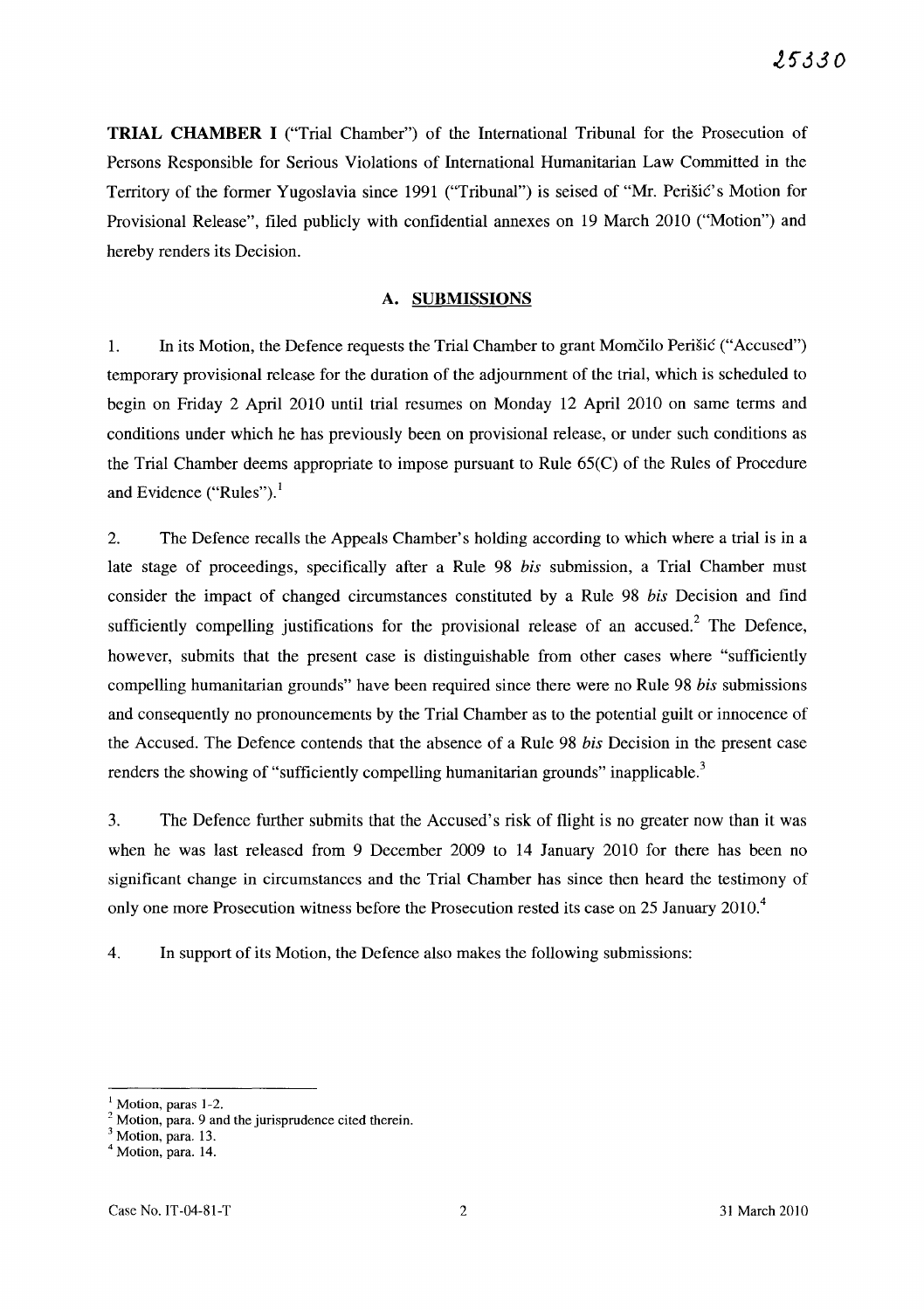- a. The Accused poses no risk of flight or danger to any victim, witness or other person and he appends his personal guarantee whereby he undertakes to abide by any and all conditions imposed by the Trial Chamber should his request be granted;<sup>5</sup>
- b. The Accused has always been in full compliance with the terms and conditions of his provisional release;6
- c. The Accused voluntarily co-operated with the Office of the Prosecutor prior to being indicted and voluntarily surrendered to the Tribunal within three days of being formally notified of the Indictment;<sup>7</sup>
- d. The Accused has always acted respectfully towards the Trial Chamber;<sup>8</sup>
- e. The Accused has previously used his provisional release to work with his counsel and team in a manner which is not possible during periods of trials and he would like to make use of the upcoming break in the trial to do just that; $\frac{9}{2}$
- f. The time spent away from the United Nations Detention Unit ("UNDU"), particularly the opportunity to spend time with his family, would have a positive effect on the Accused's health and well-being; $^{10}$
- g. The Government of the Republic of Serbia ("Serbian Government") has provided guarantees in support of the Motion. $^{11}$

5. The Defence urges the Trial Chamber to "exercise its power of discretion in a compassionate and reasonable manner in order to uphold fairness and the interests of justice".<sup>12</sup>

6. Finally, the Defence requests the Trial Chamber to order the Prosecution to seek an order permitting them to disclose any confidential decision cited in their Response to the Defence.<sup>13</sup> Since the Trial Chamber would base its Decision on public decisions, it does not find it necessary to issue such an order as requested by the Defence.

 $<sup>5</sup>$  Motion, para. 15(a); Motion, Confidential Annex B.</sup>

 $<sup>6</sup>$  Motion, para. 15(b).</sup>

Motion, para. 15(c).

Motion, para. 15(d).

Motion, para. 15(e).

 $10$  Motion, paras 15(f).

<sup>&</sup>lt;sup>11</sup> Motion, para. 15 $(g)$ ; The Defence filed a subsequent confidential motion with an annex on 22 March 2010 containing the guarantees for provisional release of the Accused ("Subsequent Motion"), Annex A.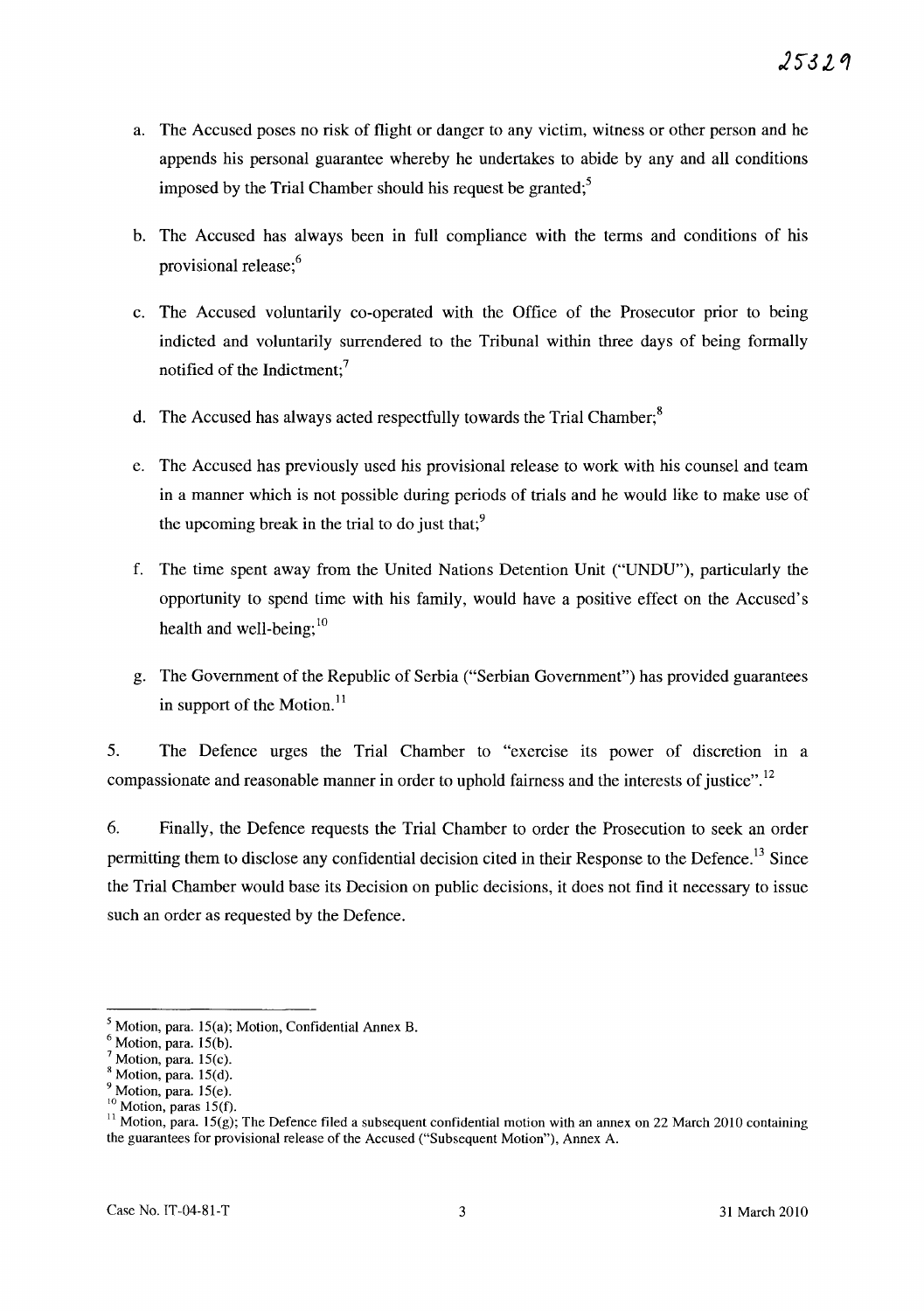7. The Prosecution, in compliance with a Trial Chamber order to expedite its response, if any, by 25 March 2010,<sup>14</sup> filed its "Prosecution Response to Mr. Perišić's Motion for Provisional Release" ("Response") wherein it opposes the Motion. The Prosecution argues that there has been a material change in circumstances since the Trial Chamber previously granted provisional release to the Accused, thus warranting the need for the demonstration by the Accused of the existence of serious and sufficiently compelling humanitarian reasons to justify provisional release.<sup>15</sup>

8. The Prosecution contends that at the end of the Prosecution case the Accused waived his right to challenge the evidence against him and should now be regarded in the same position as he would have been had there been a Rule 98 *his* decision. 16

9. Further, the Prosecution submits that the arguments presented by the Accused in support of his request for provisional release fail to establish any serious and sufficiently compelling humanitarian reasons that would justify the release of the Accused at this stage of the proceedings i.e. after the close of the Prosecution case.<sup>17</sup>

10. In response to the Defence argument that the Accused would use the recess to work on his Defence case, the Prosecution argues that the Accused could prepare his defence regardless of his location and that he would merely be in the same position as all other defendants before this Tribunal who are held in the UNDU.<sup>18</sup>

# **11. APPLICABLE LAW**

### 1l. Rule 65 of the Rules governs provisional release. It provides, in relevant part:

(A) Once detained, an accused may not be released except upon an order of a Chamber.

(B) Release may be ordered by a Trial Chamber only after giving the host country and the State to which the accused seeks to be released the opportunity to be heard and only if it is satisfied that the accused will appear for trial and, if released, will not pose a danger to any victim, witness or other person.

(C) The Trial Chamber may impose such conditions upon the release of the accused as it may determine appropriate, including the execution of a bail bond and the observance of such conditions as are necessary to ensure the presence of the accused for trial and the protection of others.

<sup>&</sup>lt;sup>12</sup> Motion, para. 16.

<sup>&</sup>lt;sup>13</sup> Motion, para. 16.

<sup>&</sup>lt;sup>14</sup> Order to the Prosecution to Expedite its Filing to the Defence Motion for Provisional Release, 22 March 2010..

<sup>&</sup>lt;sup>15</sup> Response, para. 10. The Prosecution Response was filed publicly on 25 March 2010.

<sup>&</sup>lt;sup>16</sup> Response, para. 6.

<sup>&</sup>lt;sup>17</sup> Response, paras 7, 9.

<sup>&</sup>lt;sup>18</sup> Response, para. 8.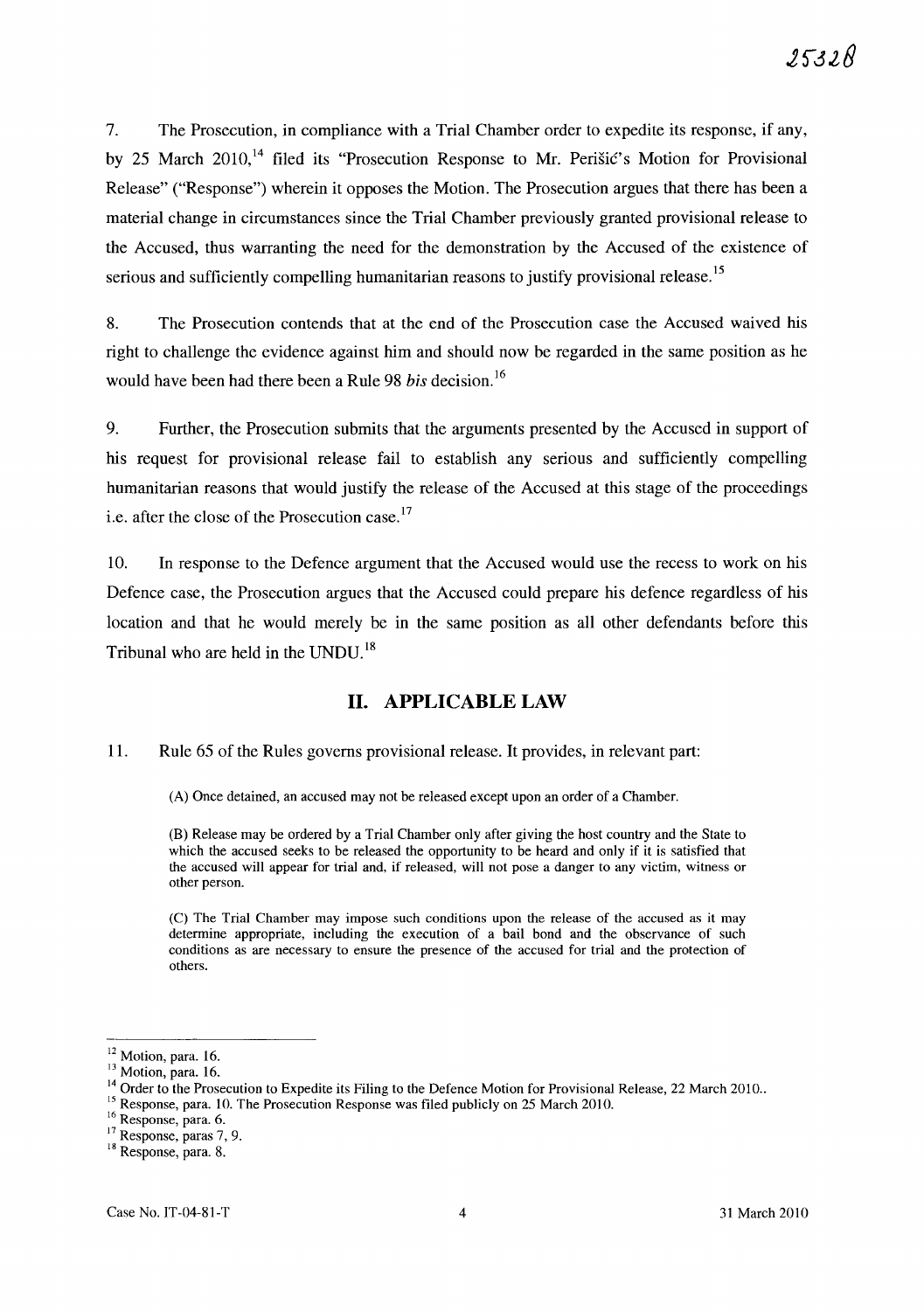12. The Defence bears the onus, on a balance of probabilities, that the accused will appear for trial and, if released, will not pose a danger to any victim, witness or other person.<sup>19</sup>

13. In deciding whether the requirements of Rule 65(B) of the Rules have been met, a Trial Chamber must consider all of those relevant factors which a reasonable Trial Chamber would have been expected to take into account before reaching a decision. It must then provide a reasoned opinion indicating its view on those relevant factors. 2o What these relevant factors are, as well as the weight to be accorded to them, depends upon the particular circumstances of each case.<sup>21</sup> The Trial Chamber is required to assess such circumstances not only as they exist at the time when it reaches its decision, but also at the time the accused is expected to return to the Tribunal, as far as these can be foreseen. $22$ 

## **Ill.** DISCUSSION

14. As a preliminary point, the Trial Chamber recalls the finding of the Appeals Chamber that "an application for provisional release brought at a late stage of proceedings, and in particular after the close of the Prosecution case, should only be granted when serious and sufficiently compelling humanitarian reasons exist".<sup>23</sup> However, as the issue of humanitarian reasons is to be considered only after the requirements of Rule 65(B) have been met by the Defence, the Trial Chamber will first address whether a potential risk of flight and danger to victims, witnesses or other persons exist should the Accused be provisionally released.

### A. Potential Risk of Flight

15. As regards the issue whether the Accused, if released, will return for trial, the Trial Chamber took into consideration the seriousness of the allegations against the Accused, as well as the current stage of the proceedings. Further, the Trial Chamber is also guided by the ruling of the European Court of Human Rights that "the gravity of the charges cannot by itself serve to justify long periods of detention on remand".<sup>24</sup> The Trial Chamber notes that the Accused has not attempted to evade

<sup>&</sup>lt;sup>19</sup> See Prosecutor v. Lazarević, Decision on Defence Request for Provisional Release, Case No. IT-03-70-PT, 14 April 2005 (footnote omitted), p. 2.

*<sup>20</sup> Prosecutor v. Haradinaj et aI.,* Case No. IT-04-S4-AR65.2, Decision on Lahi Brahimaj's Interlocutory Appeal Against the Trial Chamber's Decision Denying his Provisional Release, 9 March 2006, para. 10.<br><sup>21</sup> Prosecutor 31, Stevethen Control of Triangle 2005, para. 10.

<sup>21</sup>*Prosecutor v. Stanisic,* Case No. IT-04-79-AR65.1, Decision on Prosecution's Interlocutory Appeal of Mico Stanišić's Provisional Release, 17 October 2005, para. 8.

<sup>22</sup>*Prosecution v. Prlic et. ai,* Case No. IT-04-74-AR65.15, Decision on Prosecution's Appeal Against the Trial Chamber's Decision on Slobodan Praljak's Motion for Provisional Release (Praljak Decision), S July 2009, para. 7.

*<sup>23</sup> Prosecutor v. Prlic et aI.,* Case No. IT-04-74-AR65.8, Decision on "Prosecution's Appeal from *Decision Relative* ii *la Demande de Mise en Liberte Proviso ire de I 'Accuse PrlicDated* 7 Apri1200S" , 25 April 2008, para. 16.

*<sup>24</sup> Ilijkov v. Bulgaria,* European Court of Human Rights, Judgement of 26 July 2001, para. 81 as referred to in *Prosecutor v. Haradinaj et aI.,* Case No. IT-04-S4-PT, Decision on Ramush Haradinaj Motion for Provisional Release,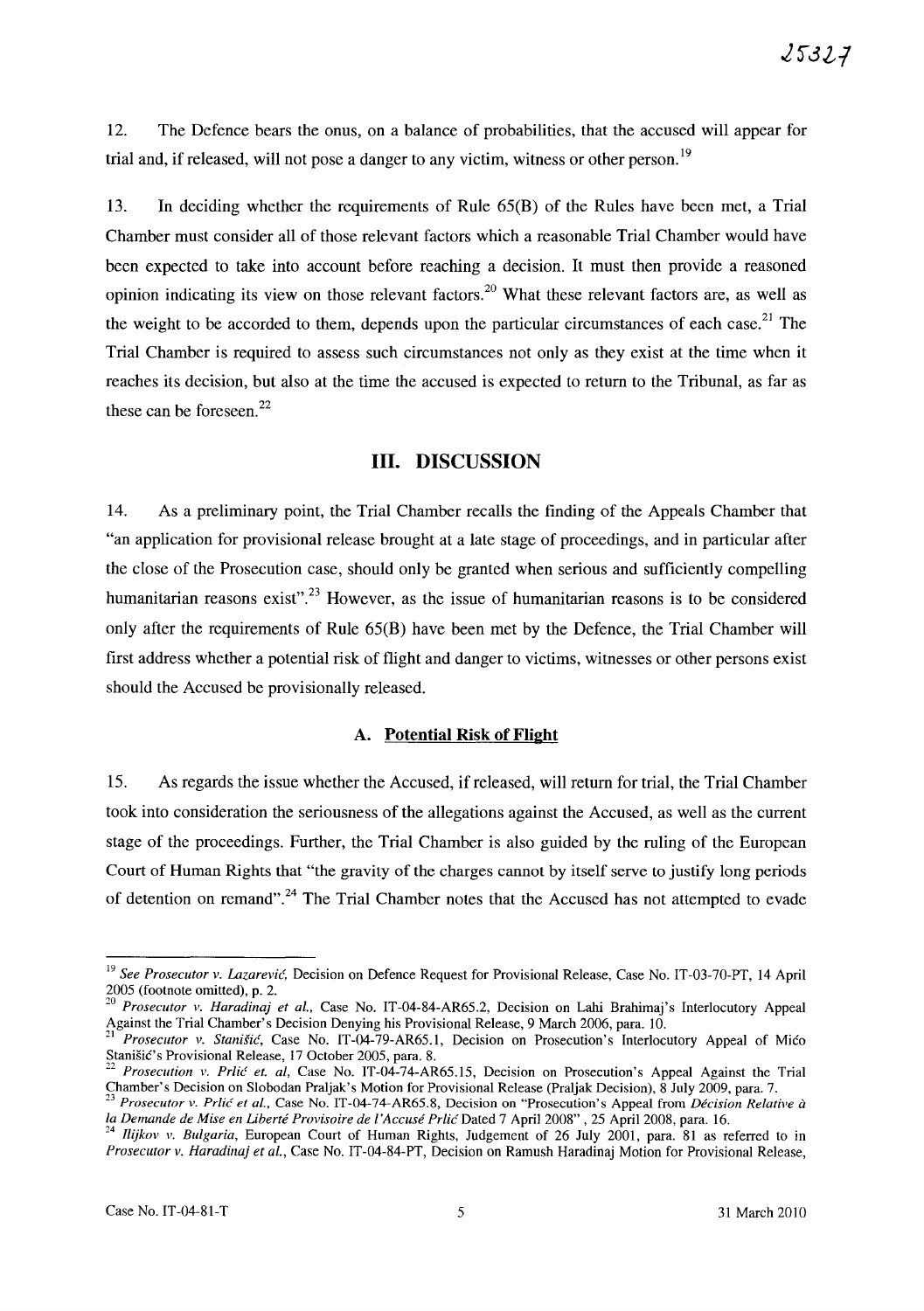justice; that he voluntarily surrendered to the Tribunal as soon as he was made aware of the Indictment against him and that he has always been in full compliance with the terms and conditions of provisional release.<sup>25</sup> Further, the Trial Chamber notes that the Accused demonstrated his willingness to cooperate with the Prosecution by giving several interviews prior to being indicted. 26

16. In addition, the Trial Chamber notes that although the number of witnesses who have already testified *per se* should not be the determining factor as to whether there is a potential risk of flight, there has only been one Prosecution witness and six Defence witnesses since the Trial Chamber previously granted the Accused provisional release, thus no significant change in circumstances that would increase his risk of flight.

17. The Trial Chamber considers, and gives appropriate weight to, the guarantee given by the Serbian Government.<sup>27</sup> The Trial Chamber also notes the Accused's personal guarantee by which he undertook to comply with any order issued by the Trial Chamber.<sup>28</sup>

18. Based on these reasons, the Trial Chamber is satisfied that the Accused does not pose a potential risk of flight and, if released, will return for trial.

## B. Potential Danger to Victims. Witnesses or Other Persons

19. As regards whether the Accused, if released, will pose a danger to any victim, witness or other person, the Trial Chamber notes that there is nothing in the evidence to suggest that the Accused interfered or would interfere with the administration of justice. In this regard, the Trial Chamber also takes into account the personal undertaking of the Accused and his conduct during previous periods of provisional release. Given the lack of any allegations that the Accused endangered anyone during his previous provisional releases, combined with the written assurance by the Accused that he will comply with all orders of the Trial Chamber should he be granted provisional release, the Trial Chamber finds that the Defence has reasonably met its burden that, on a balance of probabilities, the Accused will not pose a danger to any victim, witness or other person.

<sup>6</sup> June 2005, para. 24. *See Prosecutor* v. *Simatovic,* Case No. IT-03-69-AR65.2, Decision on Prosecution's Appeal Against Decision on Provisional Release, 3 December 2004, para. 15.

<sup>25</sup>*See* Decision on Mr. PerisiC's Motion for Provisional Release During the Summer Court Recess, 17 July 2009, para. 12; Decision on Mr. Perišić's Motion for Provisional Release During the Easter Court Recess, 6 April 2009, para. 11; Decision on Mr. Perišić's Motion for Provisional Release During the Court's Winter Recess, 17 December 2008, para. 10.

*<sup>26</sup> See* Decision on Mr. Perisic's Motion for Provisional Release During the Summer Court Recess, 17 July 2009, para. 12.

 $2^{\prime}$  Subsequent Motion, Confidential Annex A.

<sup>28</sup> Motion, Confidential Annex B.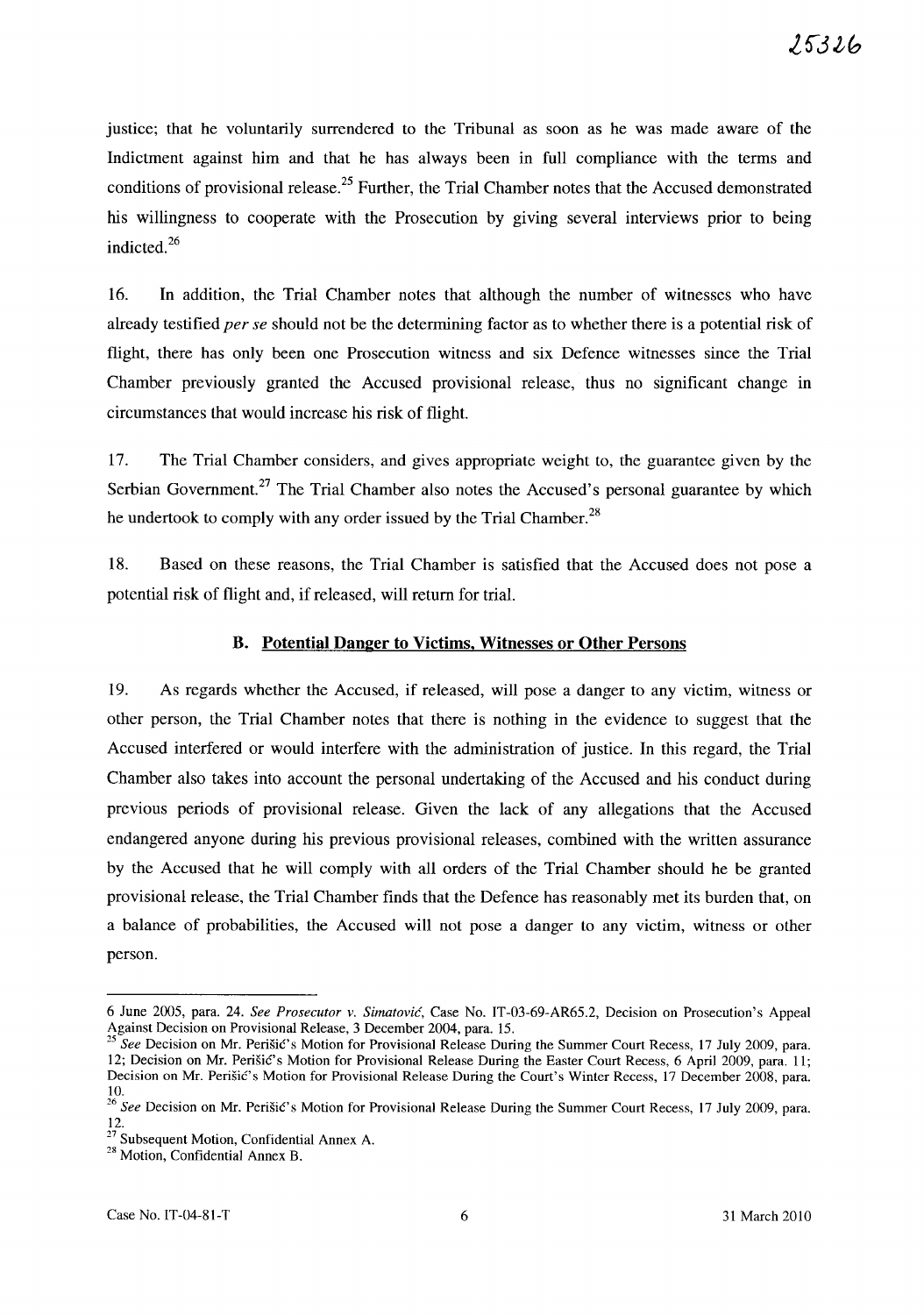## C. Lack of Sufficiently Compelling Humanitarian Grounds

20. The Defence contends that the rationale behind the requirement of sufficient compelling humanitarian grounds at the "post 98 *his* stage", "late stage of proceedings" or "close of the Prosecution case" is inextricably linked to the rendering of a Rule 98 *bis* Decision.<sup>29</sup> As a result the Defence argues that the absence of a Rule 98 *his* decision in this case renders the showing of "sufficiently compelling humanitarian grounds" inapplicable<sup>30</sup> and thus did not submit any sufficiently compelling humanitarian grounds. The Defence misconstrued the provision of Rule 98 *his* of the Rules. Rule 98 *his* is used when the Defence is of the view that there is no evidence capable of supporting a conviction. The corollary is that when the Defence does not use this provision, it is of the view that it does have a case to answer.

21. The Trial Chamber clearly emphasises that it is fully satisfied that the requirements of Rule 65(B) are met in that the Accused, if released, will return for trial and will not pose a danger to any victim, witness or other person. However, the Trial Chamber is bound by the jurisprudence of the Appeals Chamber which, in the absence of sufficiently compelling humanitarian grounds deprives it of any discretionary power when proceedings are at a late stage in particular after the close of the prosecution case.<sup>31</sup> In the words of the Appeals Chamber:

[...] even if the Trial Chamber was satisfied that sufficient guarantees were offered, it should not exercise its discretion in favour of a grant of provisional release unless compelling humanitarian grounds were present which caused to tip the balance in favour of allowing provisional release.<sup>32</sup>

22. The Trial Chamber has finally analysed whether the argument that the "time the Accused spends away from the UNDU particularly with his family has a positive effect on his health and well-being", could be a sufficient humanitarian reason for provisional release. In this regard, the Trial Chamber finds that the mere fact that the Accused's health and well-being could be fostered by a provisional release does not suffice to be considered as a sufficient compelling humanitarian ground.

<sup>&</sup>lt;sup>29</sup> Motion, para. 12.

<sup>30</sup> Motion, para. 13.

<sup>&</sup>lt;sup>31</sup> See Prosecutor v. Popović et al., Case No. IT-05-88-AR65.8, Decision on Prosecution's Appeal Against Decision on Gvero's Motion for Provisional Release, 20 July 2009 (Public Redacted Version), para. 6; *Prosecutor* v. *Prlic et aI.,*  Case No. IT-04-74-AR65.14, Decision on "Jadranko PrliC's Appeal Against the *Decision Relative a la Demande de Mise en Liberte Provisoire de ['Accuse Prlic,* 9 April 2009",25 June 2009, para. 15; *Prosecutor v. Prlic et aI.,* Case No. IT-04-74-AR6S.5, Decision on Prosecution's Consolidated Appeal Against Decisions to Provisionally Release the Accused Prlić, Stojić, Praljak, Petković and Ćorić, 11 March 2008, para. 21.

<sup>32</sup> See *Prlic* 21 April 2008 Decision, para. *IS; Prosecutor v. Popovic et aI.,* Case No. IT -OS-88-AR6S.11, Decision on Prosecution's Appeal Against Decision on Gvero's Further Motion for Provisional Release, 25 January 2010, paras 7, 15.